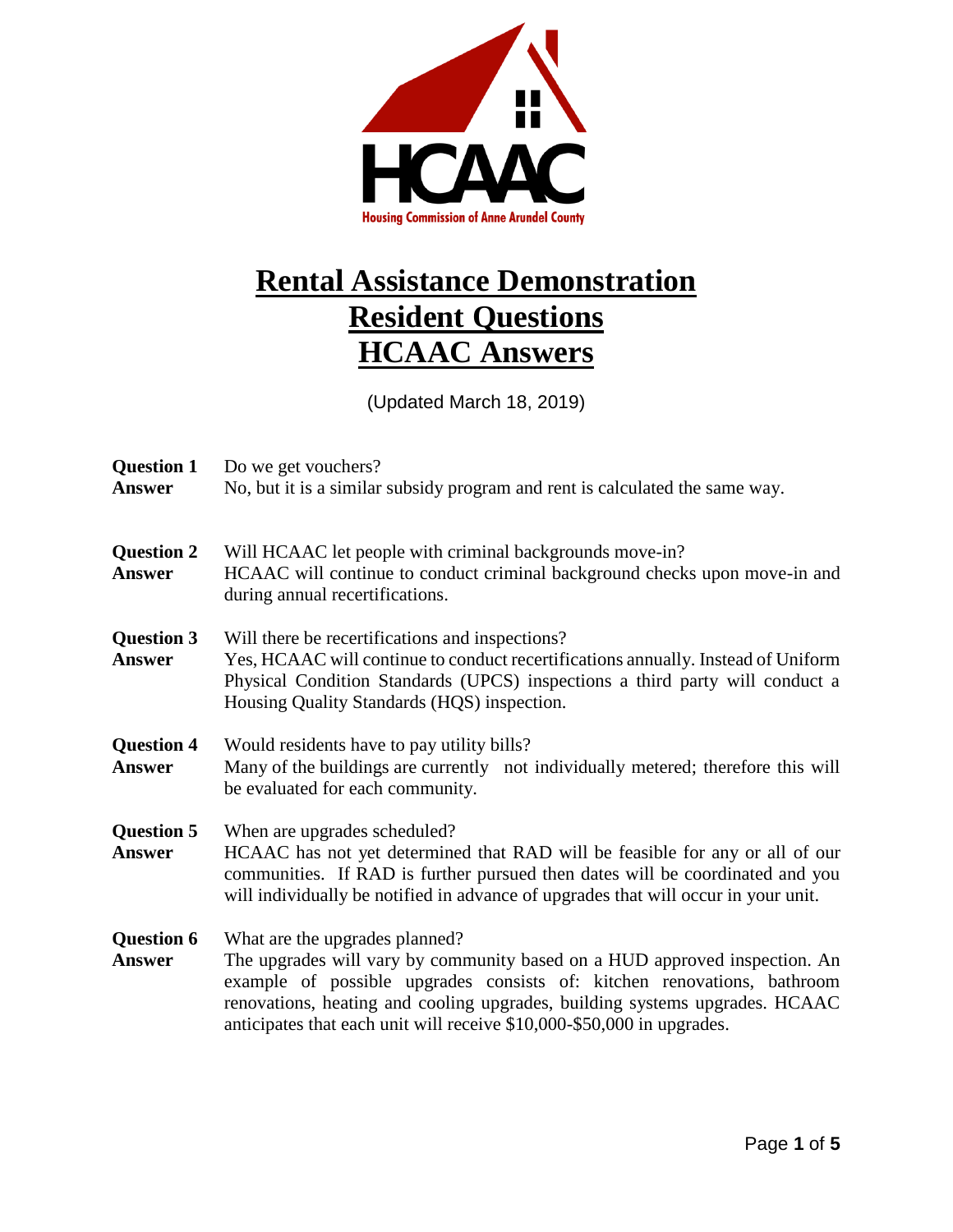| <b>Question 7</b><br><b>Answer</b>  | Where are you going to get the money for upgrades?<br>The funding sources for RAD are still to be determined. HCAAC will continue to<br>receive federal subsidies and will possibly pursue financial institutions as well as<br>the Maryland Department of Housing & Community Development.                                     |
|-------------------------------------|---------------------------------------------------------------------------------------------------------------------------------------------------------------------------------------------------------------------------------------------------------------------------------------------------------------------------------|
| <b>Question 8</b><br><b>Answer</b>  | If HCAAC does not pursue RAD will residents still receive the upgrades to units?<br>Due to limited funding in the public housing program upgrades will only occur on<br>an emergency basis and as indicated in the five-year capital fund schedule.                                                                             |
| <b>Question 9</b><br><b>Answer</b>  | When will the residents find out if the RAD application is accepted or denied?<br>HCAAC received notification from HUD that the applications were accepted.<br>There are still many factors that remain before being able to finalize, such as<br>financing. Residents will be notified in writing on further required actions. |
| <b>Question 10</b><br><b>Answer</b> | Will HCAAC check credit reports?<br>No, if you are already a resident then there will be no additional action taken<br>regarding your background investigations.                                                                                                                                                                |
| <b>Question 11</b><br><b>Answer</b> | If HUD runs out of Section 8 (Housing Choice Voucher) funds will the residents<br>have to pay their own rent?<br>This is not a likely situation to occur. HCAAC provides affordable housing and<br>this will continue. If the voucher funds are not available then there would be other<br>resources to offer assistance.       |
| <b>Question 12</b><br><b>Answer</b> | Is the voucher transferrable out of state?<br>There is a required one (1) year time period to remain at your original property. If<br>after the first year you are interested in relocating then you may be eligible if<br>HCAAC has voucher funding.                                                                           |
| <b>Answer</b>                       | <b>Question 13</b> Would the communities still be governed under federal programs?<br>Yes, the project based rental assistance program is a federal regulated program.                                                                                                                                                          |
| Answer                              | <b>Question 14</b> Would the rent increase?<br>There could be a slight adjustment the monthly rent as the project based voucher<br>program uses the Fair Market Rents prescribed by HUD. The project based voucher<br>program uses a similar formula to calculate rent based on 30% of your income.                             |
| <b>Question 15</b><br><b>Answer</b> | What is the earliest foreseeable start date?<br>Likely in 2017. The deciding factors will be acquiring all of the money, getting the<br>bank and investors to agree to the program, and then hiring all of the contractors to<br>start the renovation and construct the new building (if we find the money).                    |

**Question 16** Will the annual recertification date change?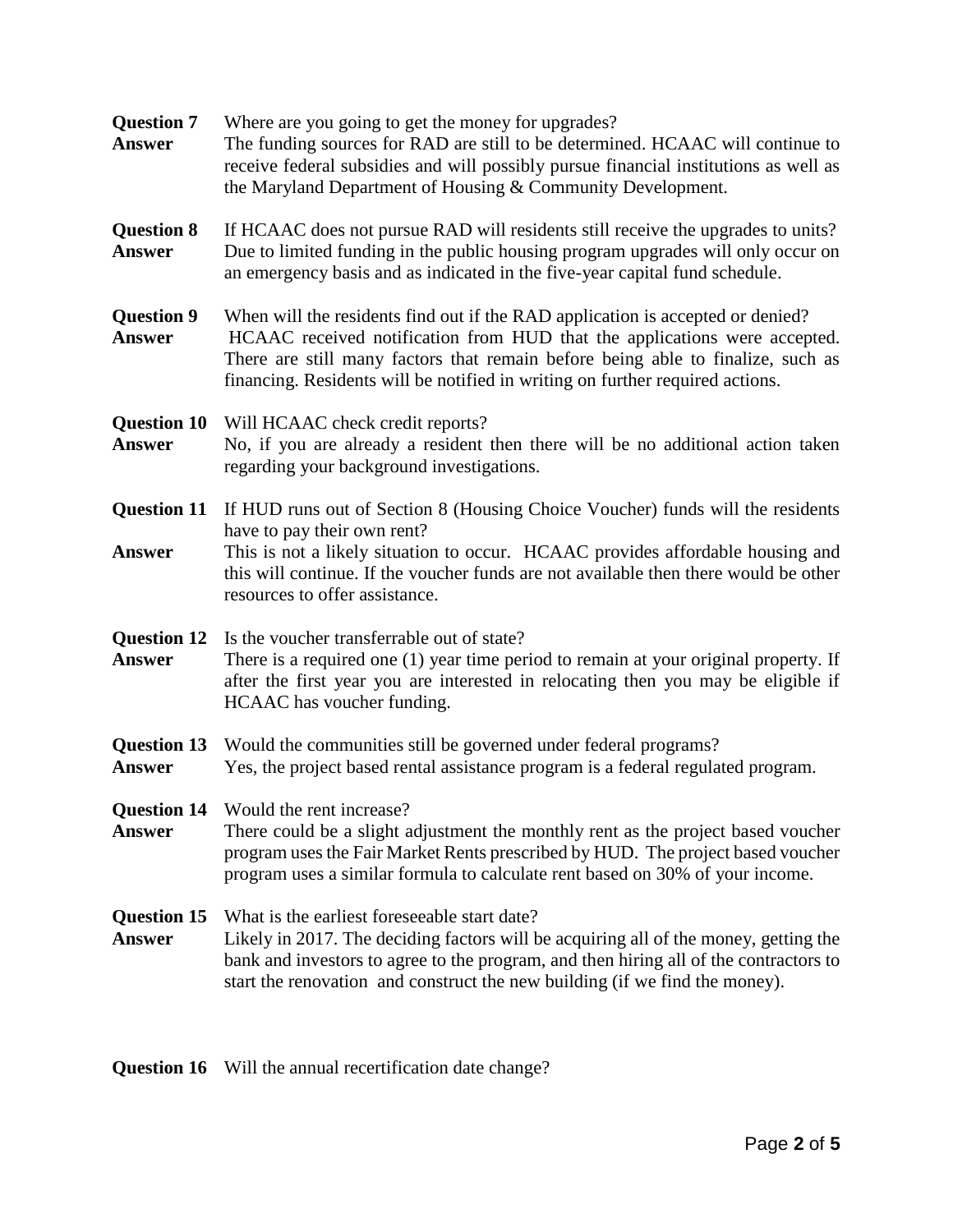| <b>Answer</b>                                    | This has not yet been determined. It is possible that the date may be based upon<br>your voucher issuance date.                                                                                                                                                                                                       |
|--------------------------------------------------|-----------------------------------------------------------------------------------------------------------------------------------------------------------------------------------------------------------------------------------------------------------------------------------------------------------------------|
| <b>Question 17</b><br><b>Answer</b>              | Will you have to have a job in order to receive a voucher?<br>No, if the property is converted to RAD you will not have to re-qualify as a current<br>resident.                                                                                                                                                       |
| <b>Question 18</b><br><b>Answer</b>              | Would the laundry room receive an upgrade?<br>The upgrades will be based on the inspection and funding availability. The laundry<br>rooms could receive improvements from the individual property budgets or capital<br>funds.                                                                                        |
| <b>Question 19</b><br><b>Answer</b>              | Do you have to be a resident for 20 years in order to participate?<br>No, you will automatically participate by residing in the community if the RAD<br>conversion takes place.                                                                                                                                       |
| <b>Question 20</b><br><b>Answer</b>              | Will you be able to switch to a larger unit size?<br>The occupancy standards will remain the same for the project based voucher. The<br>bedroom size is defined by the number of members in your family.                                                                                                              |
| <b>Question 21</b><br><b>Answer</b>              | Will any of the communities be closing or shutting down?<br>No, and we have no idea where this notion has come from. Nothing is getting torn<br>down, sold to a new owner (other than HCAAC and the bank) and you are welcome<br>to stay with us.                                                                     |
| <b>Question 22</b><br><b>Answer</b>              | Do we have to move?<br>No, residents are protected under this program and will keep their homes. This is<br>an improvement program for the community, however moving forward, you will<br>notice some changes as demographics change.                                                                                 |
| <b>Question 23</b> Why do this?<br><b>Answer</b> | The Federal Government is reducing funds each year and giving less money for the<br>upkeep of public housing. So, HUD has allowed our agency the option to use other<br>ways to upgrade the communities and maintain them.                                                                                            |
| <b>Question 24</b><br><b>Answer</b>              | What will happen?<br>Upgrades to the overall look of the communities; possibly renovated kitchens,<br>bathrooms, air conditioning and heating, flooring, exteriors, and many small items<br>that will improve the community for each of you.                                                                          |
| <b>Question 25</b><br><b>Answer</b>              | Will the name if the Freetown community change?<br>The possibility exists, but that has not been determined yet. Some years ago, the<br>name was about to be changed and several options were chosen, but the agency<br>tabled the idea. What were the names? Whitaker Square, Whitaker Crossing and<br>Wendover Run. |
| <b>Question 26</b>                               | What do the residents have to do?                                                                                                                                                                                                                                                                                     |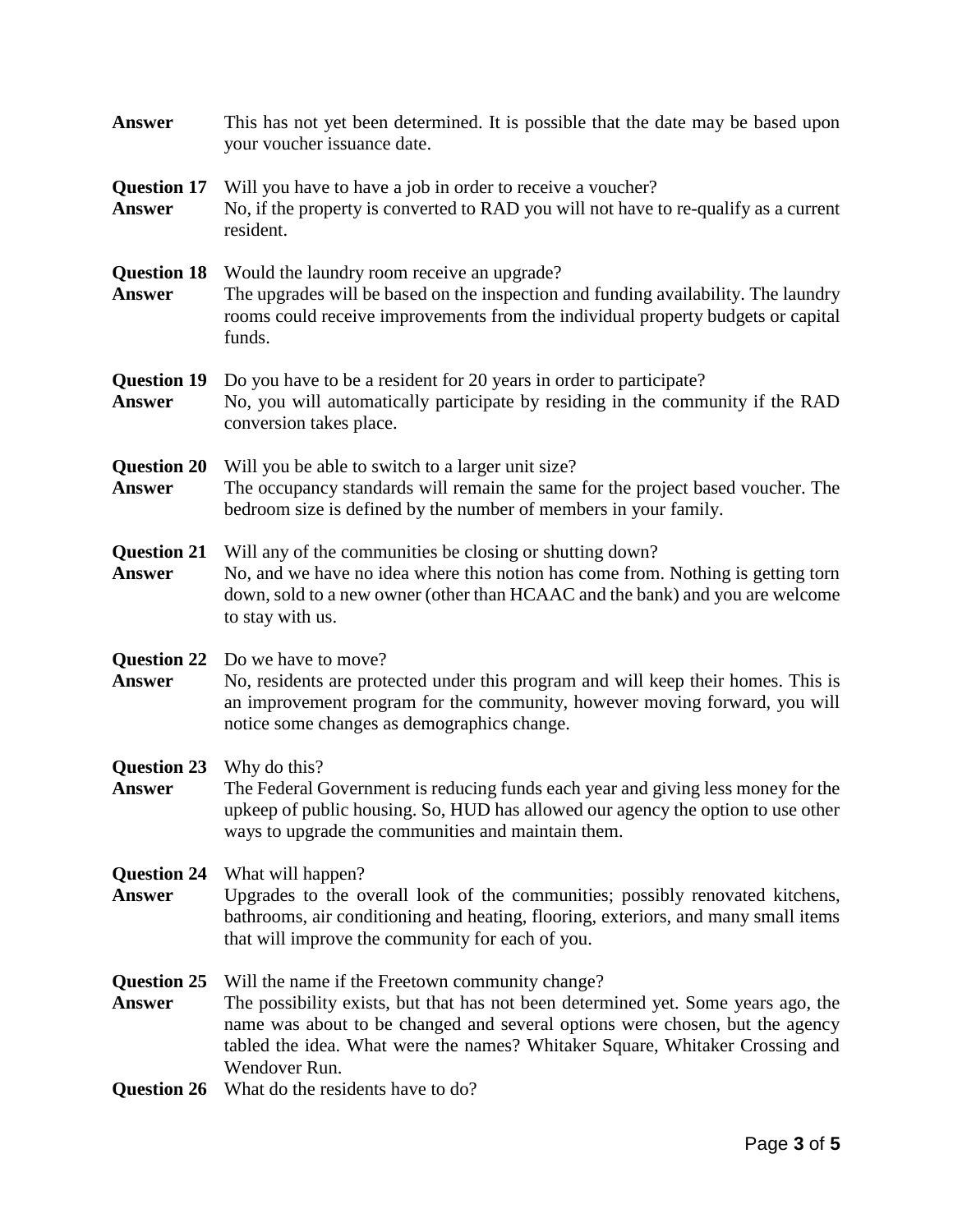- **Answer** Largely nothing, sign a new lease and watch the improvements happen. You will not be rescreened or put through any new procedures, just the normal recertification process and inspections you have had in the past. Congress, HUD and HCAAC have no interest in making anyone move, unless you violate the lease.
- **Question 27** Will there be new units?
- **Answer** There will be new units in Freetown (36) and Meade Villages (24). There is vacant land and if possible (funding and county approval) the agency might be able to add some new units and they might not be subsidized units. SO, there could be new parking lots and common areas. The agency has over 15,000 families still waiting for some type of affordable housing.

## **Question 28** What do we need from you?

Answer We need input from residents as we begin the planning for renovations. Please understand that costs are limited, but we do want solid information about kitchens, bathrooms, flooring, and other items. We have a small focus group that we will continue to talk to. Also, we will need to have discussions about community name changes and other needs that are affordable.

## **Question 29** What's Next?

- **Answer** We will be back with more information and will likely have other community wide meetings prior to starting renovations so that everyone is aware of the timelines and plans.
- **Question 30** Will central air conditioning be added? **Answer** We will be back with more information and provide individual community information, which will vary by property needs.
- **Question 31** If we are moved, will we get the same unit type?
- **Answer** Yes, any changes with relocation require the same type of unit.
- **Question 32** What type of security will be put into place? **Answer** The building security will remain in community at the entrances. The individual unit doors will be secured. Any belongings removed from the units will be stored in locked and monitored storage containers.

**Question 33** Will there be bathtubs?

**Answer** The plans for each individual community is different. The staff will have individual meetings with each community to get resident input on upgrades based upon the budget. It is likely the family communities will have bathtubs remain, however elderly/disabled communities may not.

**Question 34** What will happen if my income is too high?